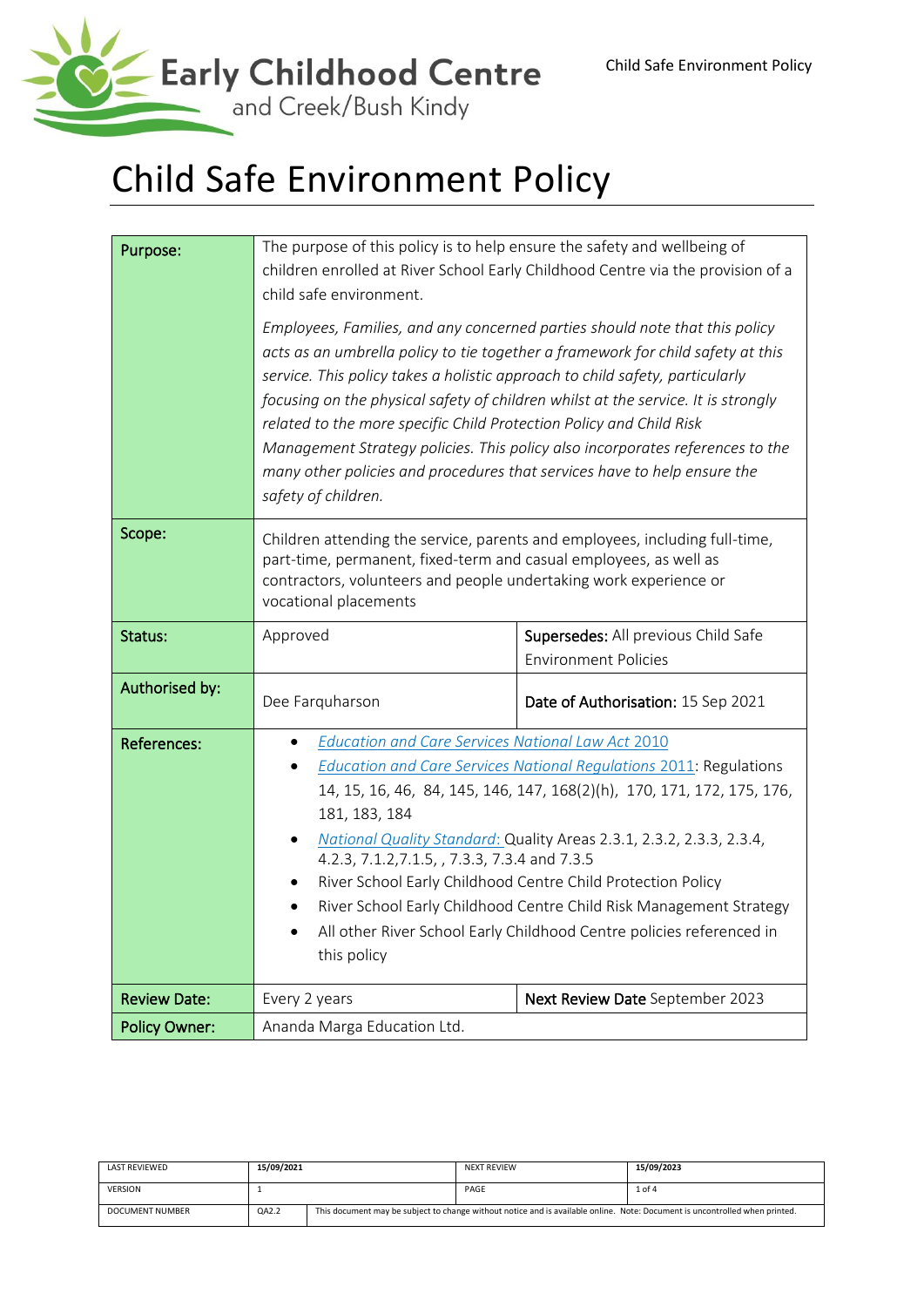

## **Policy Statement**

The River School Early Learning Centre is committed to high quality maintenance of our buildings and the grounds thus promoting a safe environment for all children, families, staff, and visitors to our service. The building, grounds and equipment will be maintained and monitored regularly in a scheduled and planned manner to ensure all issues are dealt with quickly and professionally.

Children's awareness of the environment and sustainable practice will be supported through daily practices, resources, and interactions. The physical environment will support children's learning, safety, levels of engagement and access to positive experiences and inclusive relationships.

River School Early Childhood Centre will ensure that it undertakes the following actions in relation to child protection:

- Keep employees and families up to date with current child protection legislation, in accordance with the River School Early Childhood Centre's Child Protection Policy and Risk Management Strategy.
- Report complaints or circumstances at the service relating to a risk to the health, safety or wellbeing of a child to the Regulatory Authority, in accordance with the River School Early Childhood Centre's Child Protection Policy.
- Set and uphold a high standard of behaviour for employees, in particular regarding their behaviour towards and relationships with children, in accordance with the River School Early Childhood Centre's Employee Code of Conduct.
- Act to recruit, select, train, and manage employees in such a way that limits risks to children, in accordance with the River School Early Childhood Centre's Child Protection Policy and Code of Conduct.
- Manage any breaches of the River School Early Childhood Centre's Child Protection Policy and Code of Conduct in accordance with those policies; and
- Require all relevant perspective or current employees, volunteers, trainee students and others to hold an appropriate Working with Children Blue Card or Exemption Notice, in accordance with the River School Early Childhood Centre's Child Protection Policy and Code of Conduct.

River School Early Childhood Centre will ensure that it undertakes the following actions in relation to a physically safe environment for children at the service:

- Effectively supervise children in all areas and activities of the service, including by identifying potential supervision risks and acting to minimise them, in accordance with the River School Early Childhood Centre Supervision Policy.
- Reasonably identify, assess and manage hazards and potential risks for children, including potentially dangerous products, plants, objects and animals at the service, in accordance with the River School Early Childhood Centre Work Health and Safety, Water Safety and Sun Protection Policies.

| LAST REVIEWED   | 9/09/2021 |                                                                                                                             | <b>NEXT REVIEW</b> | 13/03/2023 |
|-----------------|-----------|-----------------------------------------------------------------------------------------------------------------------------|--------------------|------------|
| <b>VERSION</b>  |           |                                                                                                                             | PAGE               | 2 of 4     |
| DOCUMENT NUMBER | QA2.2     | This document may be subject to change without notice and is available online. Note: Document is uncontrolled when printed. |                    |            |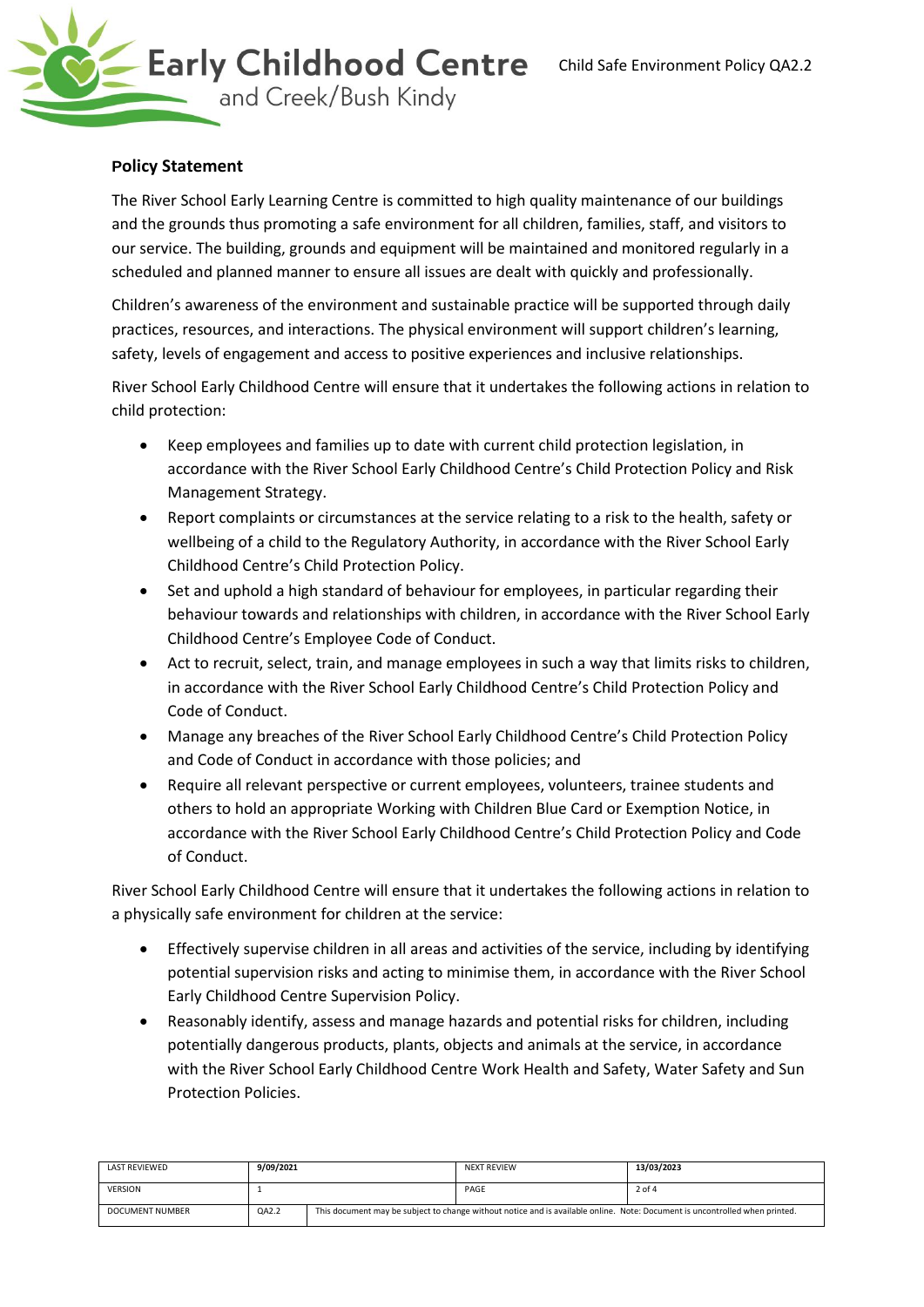

- Alert children to safety issues and encourage them to develop the skills to assess and minimise risks to their own safety, in accordance with the River School Early Childhood Centre Work Health and Safety Policy.
- Meet all relevant safety standards for equipment and materials at the service, in accordance with the River School Early Childhood Centre Work Health and Safety, Health and Hygiene, Water Safety, Sun Protection and Sleep, Rest and Relaxation Policies.
- Conduct daily safety checks, identify and undertake appropriate maintenance of buildings and equipment and manage pest and vermin inspections and eradications, in accordance with the River School Early Childhood Centre Maintenance of Buildings and Equipment Procedure.
- Conduct a risk assessment for potential excursions and plan for children's safety during excursions, in accordance with the River School Early Childhood Centre Work Health and Safety and Excursions Policies and Risk Management Framework.
- Has appropriate emergency procedures and medical action plans in place and practice these as required, in accordance with the River School Early Childhood Centre Emergency Management Plan and Managing Medical Conditions Policy; and
- Maintain an awareness of the people who have contact with children at the service, and who collect children from the service, in accordance with the Child Protection, Volunteers and Students, Delivery and Collection of Children and Acceptance and Refusal of Authorisations Policies.

# **Responsibilities**

### **River School Early Childhood Centre**

River School Early Childhood Centre has the following role and responsibilities:

- Ensure that all aspects of the safety of children enrolled at the service are protected as far as reasonably possible; and
- Act in accordance with the policy commitments made in this Policy and the related River School Early Childhood Centre's Child Protection Policy and Risk Management Policy.

### **Employees**

Employees of River School Early Childhood Centre have the following role and responsibilities:

- Ensure that all aspects of the safety of children enrolled at the service are protected as far as reasonably possible; and
- Act in accordance with this Policy and the related River School Early Childhood Centre Child Protection Policy and Risk Management Policy.

| LAST REVIEWED          | 9/09/2021 |                                                                                                                             | <b>NEXT REVIEW</b> | 13/03/2023 |
|------------------------|-----------|-----------------------------------------------------------------------------------------------------------------------------|--------------------|------------|
| <b>VERSION</b>         |           |                                                                                                                             | PAGE               | 3 of 4     |
| <b>DOCUMENT NUMBER</b> | QA2.2     | This document may be subject to change without notice and is available online. Note: Document is uncontrolled when printed. |                    |            |